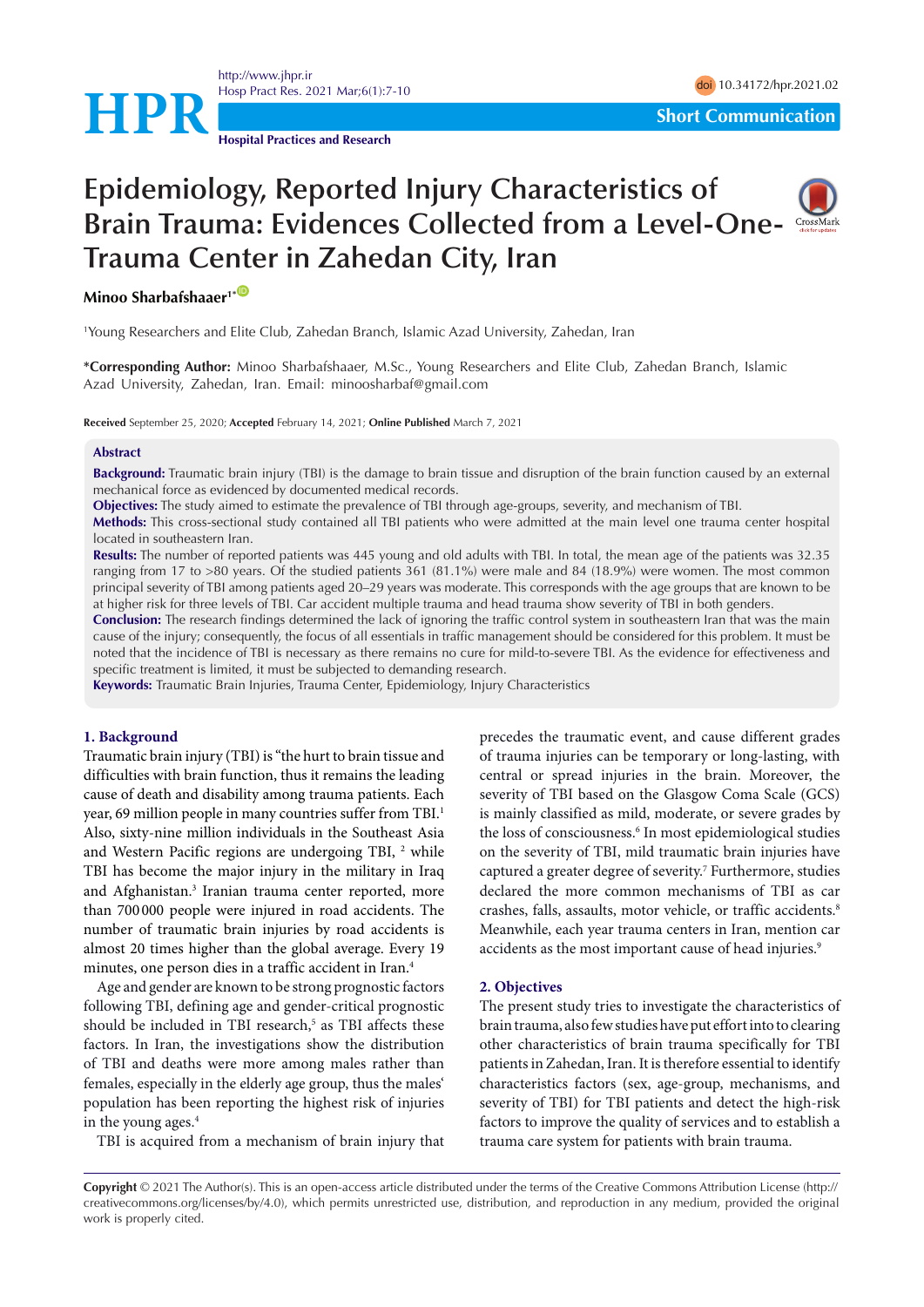# **3. Methods**

This retrospective study commenced a population-based epidemiologic to study TBI in the capital city of Sistan and Baluchistan province, Zahedan, Iran from March 2017 to October 2017 and reviewed TBI-patients records in Khatam trauma emergency department hospital in Zahedan. The medical records based on the ICD-10-CM items include code S07.1 crushing injury of skull and code S06.9 intracranial injury, TBI-related death was collected based on the death certificate, and demographic data.

GCS was introduced for clinical monitoring following TBI and was subsequently used to grade TBI severity followed by 3-8 severe TBI, 9-12 moderate, and 13-15 mild TBI.10

Statistical frequency analyses were performed using SPSS version 25.0. Descriptive Statistics with a 95% confidence interval (CI) were utilized to estimate the percent and frequency prevalence of age-groups, severity, and mechanism TBI at Zahedan trauma center.

### **4. Results**

From a total of 445 hospitalized patients for TBI, the mean age of the patients was 32.35 ranging from 17 to >80 years. The patient population included 361 (81.1%) men and 84 (18.9%) women. In particular, 20–29 years of age was the peak of prevalence in TBI patients (44.5%) and the young male population with 20-29 years old were reported to be the main high-risk age group number of TBI [\(Table1\)](#page-1-0). In the severity of TBI, at moderate level of 67.4% the incidence is higher in patients [\(Table 2\)](#page-1-1). The distribution rate of the causes of brain injury is very diverse, while the first mechanism of TBI was car-accident-multiple-trauma by 44.0% and head trauma by18.9 was the second reason for TBI frequency [\(Table 3](#page-1-2)).

Furthermore, the most common principal severity of TBI conducted among TBI patients aged 20–29 years old

<span id="page-1-0"></span>**Table 1**. Age Group

| Group          | <b>Variable</b> | Frequency      | <b>Percent</b> |
|----------------|-----------------|----------------|----------------|
| $\mathbf{1}$   | $17 - 19$       | 61             | 13.7           |
| $\overline{2}$ | $20 - 29$       | 198            | 44.5           |
| $\overline{3}$ | $30 - 39$       | 67             | 15.1           |
| $\overline{4}$ | $40 - 49$       | 46             | 10.3           |
| 5              | $50 - 59$       | 28             | 6.3            |
| 6              | $60 - 69$       | 30             | 6.7            |
| $\overline{7}$ | $70 - 79$       | $\overline{4}$ | .9             |
| 8              | $\geq 80$       | 6              | 1.3            |
| Total          |                 | 440            | 98.9           |

<span id="page-1-1"></span>

| Table 2. The Severity of Traumatic Brain Injury |  |  |  |  |
|-------------------------------------------------|--|--|--|--|
|-------------------------------------------------|--|--|--|--|

|          | Frequency | <b>Percent</b> |
|----------|-----------|----------------|
| Severe   | 37        | 8.3            |
| Moderate | 300       | 67.4           |
| Mild     | 108       | 24.3           |

<span id="page-1-2"></span>**Table 3.** Mechanism of Traumatic Brain Injury

|                                           | Frequency      | <b>Percent</b> |
|-------------------------------------------|----------------|----------------|
| Head-trauma                               | 84             | 18.9           |
| Car-accident-multiple-trauma              | 196            | 44.0           |
| Car-accident, head-trauma                 | 16             | 3.6            |
| Car-accident, head-trauma, MI             | $\mathbf{1}$   | $\cdot$ .2     |
| Car-accident-multiple-trauma, IFI         | $\mathbf{1}$   | $\cdot$ .2     |
| Car-accident-multiple-trauma, head-trauma | $\overline{2}$ | .4             |
| Motor-accident, head-trauma               | 11             | 2.5            |
| ICH                                       | 1              | $\cdot$        |
| Motor-accident, MI                        | 19             | 4.3            |
| Motor-accident                            | $\overline{7}$ | 1.6            |
| Car-accident                              | 50             | 11.2           |
| Multiple-trauma                           | 13             | 2.9            |
| Motor-accident, multiple-trauma           | 14             | 3.1            |
| Falling                                   | 30             | 6.7            |
| Total                                     | 445            | 100            |

ICH=invasive fungal infection; IFI, invasive fungal infections; MI, monitoring intracranial

was at the moderate level, also the males and females' population with this age group have been known to be at high risk for three degrees of TBI [\(Figure 1\)](#page-2-0). Most of the traumatic brain injuries that took place by car accident multiple trauma and head trauma show the severity of TBI in both genders [\(Figure 2\)](#page-2-1).

### **5. Discussion**

The present study estimates the number of TBI patients at the main level-one trauma center hospital located in Zahedan, southeastern Iran. The males continue to have higher rates of TBI compared with females. Whereas, integrating sex and age groups in research is recognized as leading to better science, and ultimately better clinical practice. Other research confirmed that sex, age group, severities, and mechanisms of TBI could be the most important factors for medical care.<sup>11</sup>

Therefore, sex, age groups, severities, and mechanisms of the TBI analytical approach are important to understand TBI so as to improve the quality of life outcomes and rehabilitation for TBI survivors.<sup>12</sup> Males had a higher rate of TBI incidence than females. Also, similar research studies argued that sex and age group are the most commonly identified risk factors, regarding sex and age group relationship, males are nearly three times more likely to suffer a TBI than females.<sup>13</sup> Generally, the males reported more TBI injures.<sup>14</sup> Also, at Zahedan trauma center 20-29 age group experienced TBI injuries more than other age groups, TBI evidence in Brazil indicates the highest effective epidemiologic vigilance of TBI was in young adults aged 20-29.15

This study had a high proportion of patients with a moderate degree of TBI; meanwhile, in Norway trauma centers, moderate TBI was reported as a major degree of head injuries where they recorded history of staying in an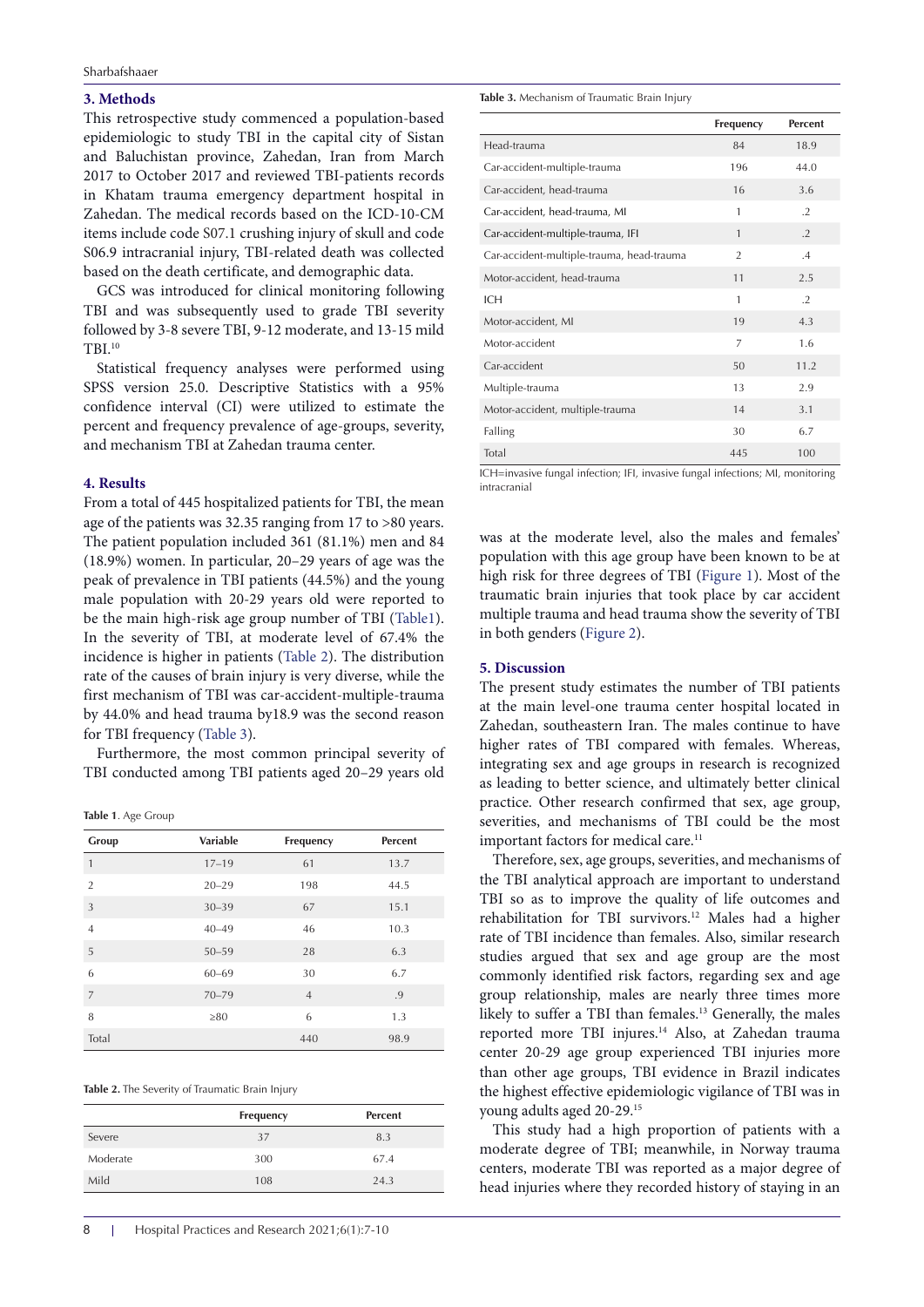<span id="page-2-0"></span>

**Figure 1.** Severity of TBI and Age-group by Gender.

<span id="page-2-1"></span>

Error bars: 95% CI

**Figure 2.** Severity of TBI and Brain Trauma Mechanism by Gender.

ICU with differentiated hospital care.<sup>16</sup>

The result showed the main mechanisms of TBI were vehicle crashes and head trauma. Additionally, in Arizona, traffic vehicle crashes are the most common type of injury in emergency room visits, hospitalizations, and deaths related to TBI.17 Furthermore, in the Netherlands more than half of the TBI patients were involved in road traffic crashes.<sup>18</sup>

The insights into the causes, patterns, and distributions of TBI patients from this study will be extremely helpful in policymaking, research, health management, and rehabilitation at the national level in our country and other

developing nations. These methods provide promises for future studies to further clarify the true epidemiology of characteristics injury of brain trauma, which in turn will guide the development of clinical endpoints for diagnostic and the outcome of studies and data collection are of great importance in TBI studies, and is crucial to advance the care for TBI patients in the future. Current approaches are often crude and widely divergent, using only momentary or summary measures. Here, we see a great need for the use of advanced information technology, and further research into the best approaches to these analyses. Further work is needed to determine the best measure of outcome